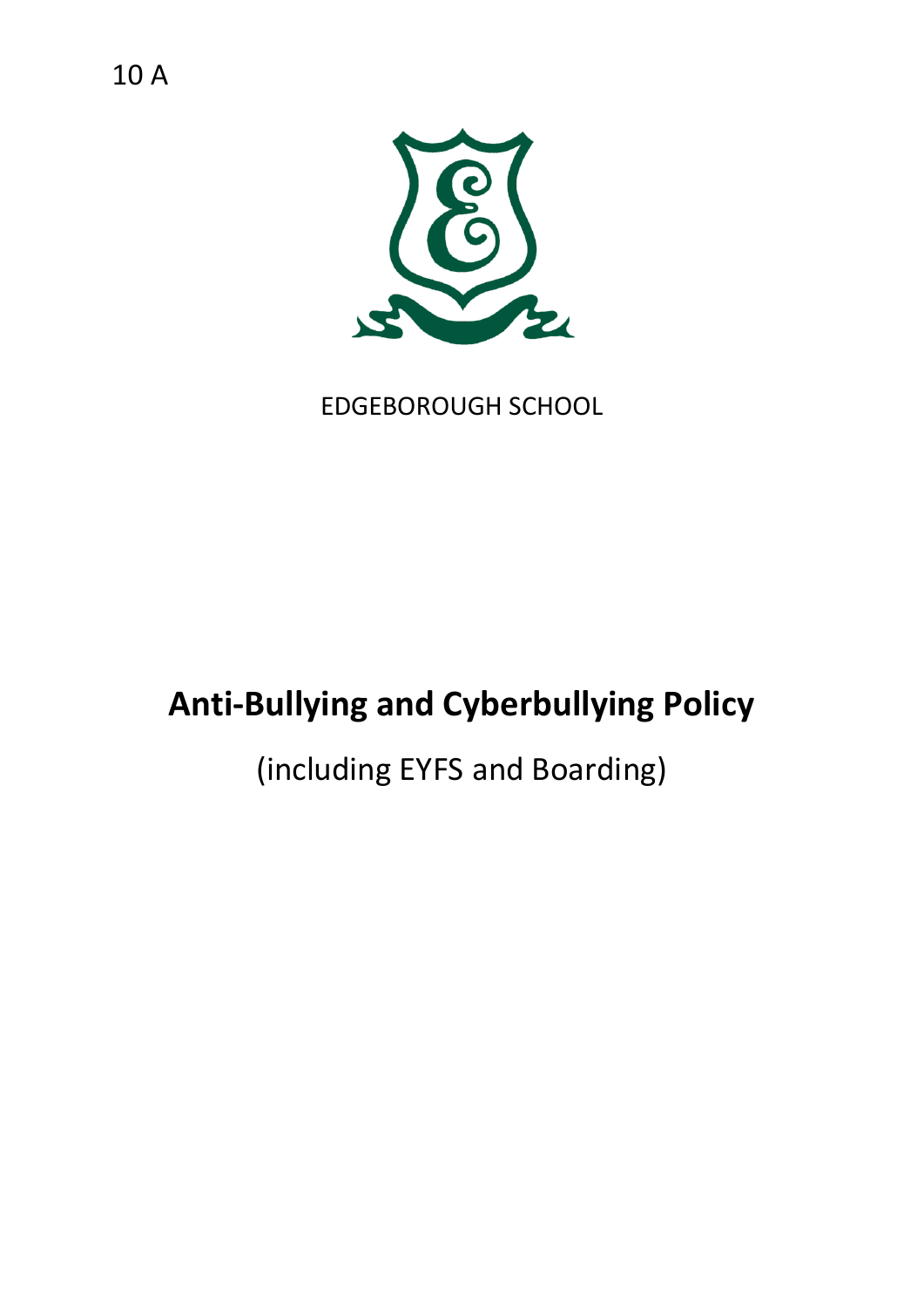#### **UPDATE LOG**

| <b>DATE</b> | <b>CHANGE</b>                                                | By Whom     |
|-------------|--------------------------------------------------------------|-------------|
| 27.01.18    | ELT policy day review + approval                             | <b>RS</b>   |
| 16.03.18    | Minor changes following governors meeting review on 15.03.18 | <b>DJWT</b> |
| 02.10.18    | Updated reference to KCSIE 18                                | <b>DJWT</b> |
| 16.10.18    | Special Anti-Bullying Provision for SEND Pupils              | <b>CH</b>   |
| 28.04.21    | <b>Staff Changes</b>                                         | <b>CH</b>   |
| 02.09.2021  | General updates relating to KCSIE '21                        |             |
| 21.01.22    | Name changes                                                 | JL S        |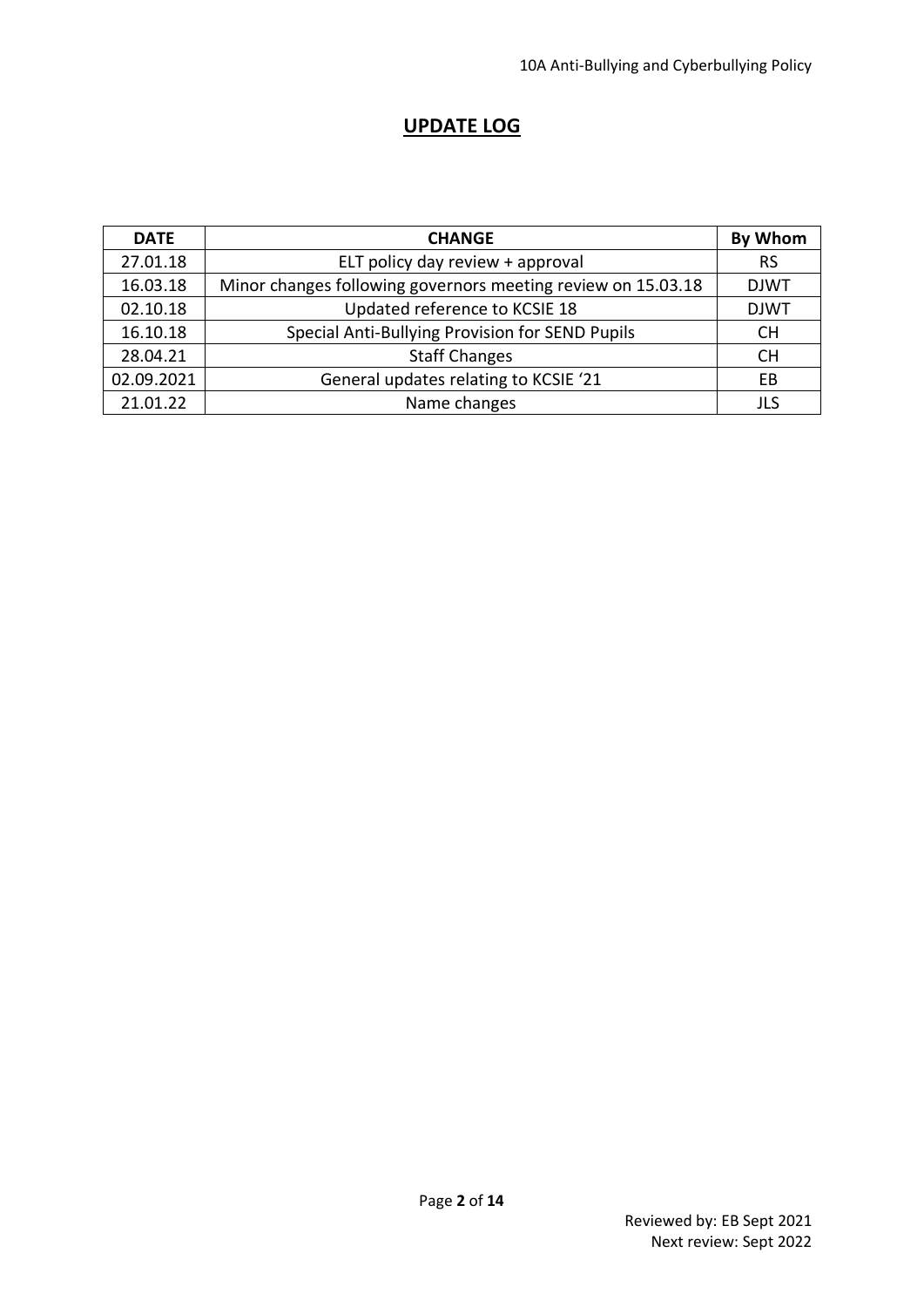# **Contents**

| What is cyber-bullying and how is it different to other types of bullying?9 |  |
|-----------------------------------------------------------------------------|--|
|                                                                             |  |
|                                                                             |  |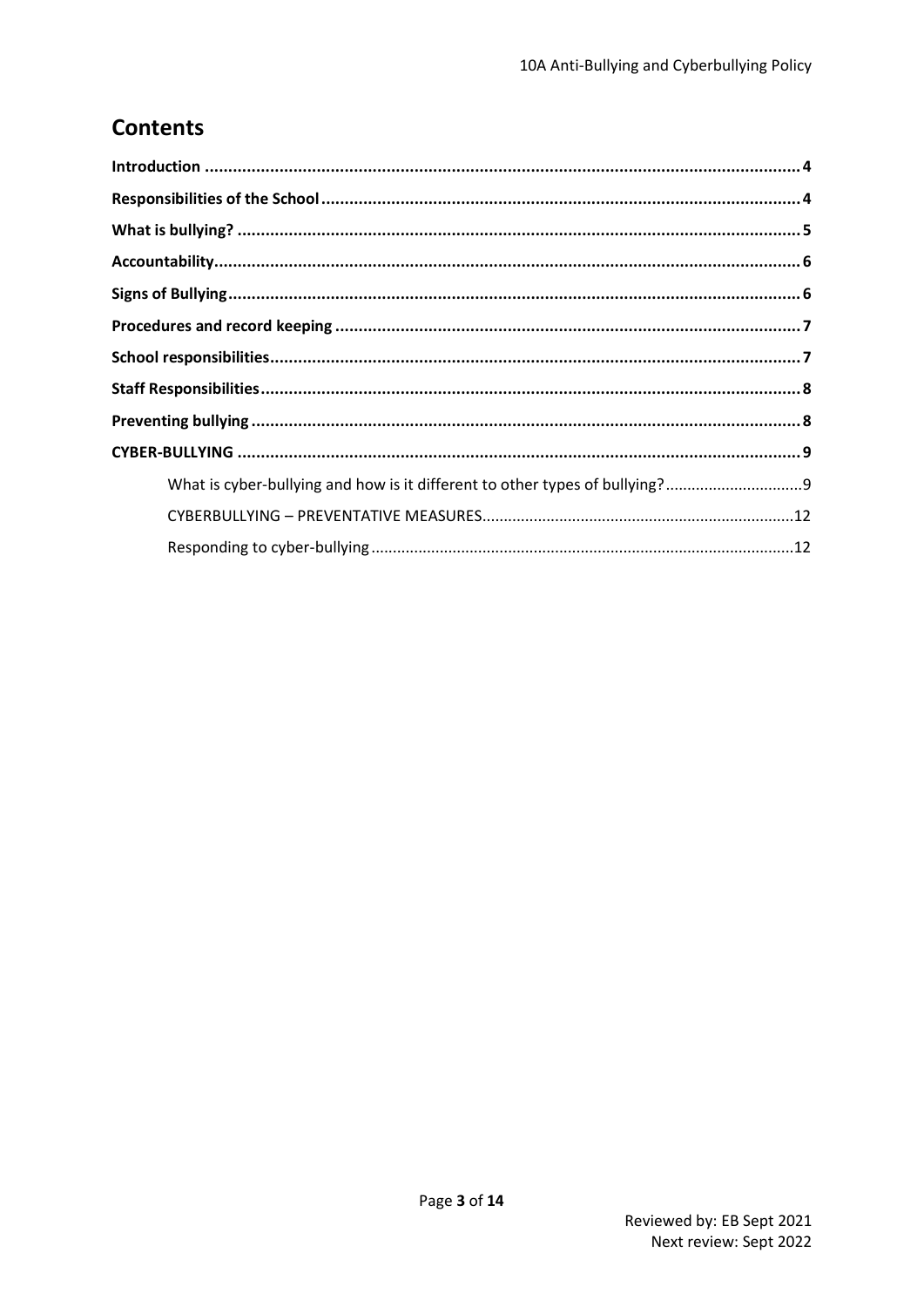The policy takes account of

- KCSIE, Keeping Children Safe in Education, Sept 2021
- DfE Guidance Preventing and Tackling Bullying, 2017
- DfE advice for Parents and Carers on Cyberbullying Nov 2014
- DfE Advice for Headteachers and School Staff on Cyberbullying 2014
- Edgeborough School Safeguarding Policy 2021-22
- Edgeborough School Behaviour Policy 2021
- Equality Act 2010

#### <span id="page-3-0"></span>**Introduction**

Edgeborough School is justifiably proud of the very good relations that the great majority of the pupils enjoy between each other and with the staff for the majority of the time.

Like any good school however, we are not prepared to become complacent about this and acknowledge that from time to time certain unwelcome behaviour between pupils can occur.

This is not something that any member of the school community, pupils, staff or parents, should ever accept. It is a common concern to us all and can only be effectively dealt with if it is brought into the open and discussed.

It is not the aim to cast blame in the initial stages of difficulties but it should be stressed that repetition of bullying behaviour cannot be accepted and will be regarded as a very serious offence.

At Edgeborough we believe that every pupil has the right to receive their education in a safe and secure school which is free from bullying. Edgeborough does not tolerate any form of bullying behaviour.

### <span id="page-3-1"></span>**Responsibilities of the School**

The School:

- Regularly monitors and reviews the anti-bullying policy.
- Supports staff to promote positive relationships and identify and tackle bullying appropriately.
- Ensures that pupils are aware that all bullying concerns will be dealt with sensitively and effectively; that pupils feel safe to learn; and that pupils abide by the anti-bullying policy.
- Ensures that pupils participate in this anti-bullying ethos by signing the pupil code of conduct.
- Identifies bullying as a safeguarding concern and records issues in an appropriate manner.
- Reports back to parents or carers regarding our concerns of bullying and deals promptly with complaints. Parents usually work with the school to uphold the anti-bullying policy.

Page **4** of **14**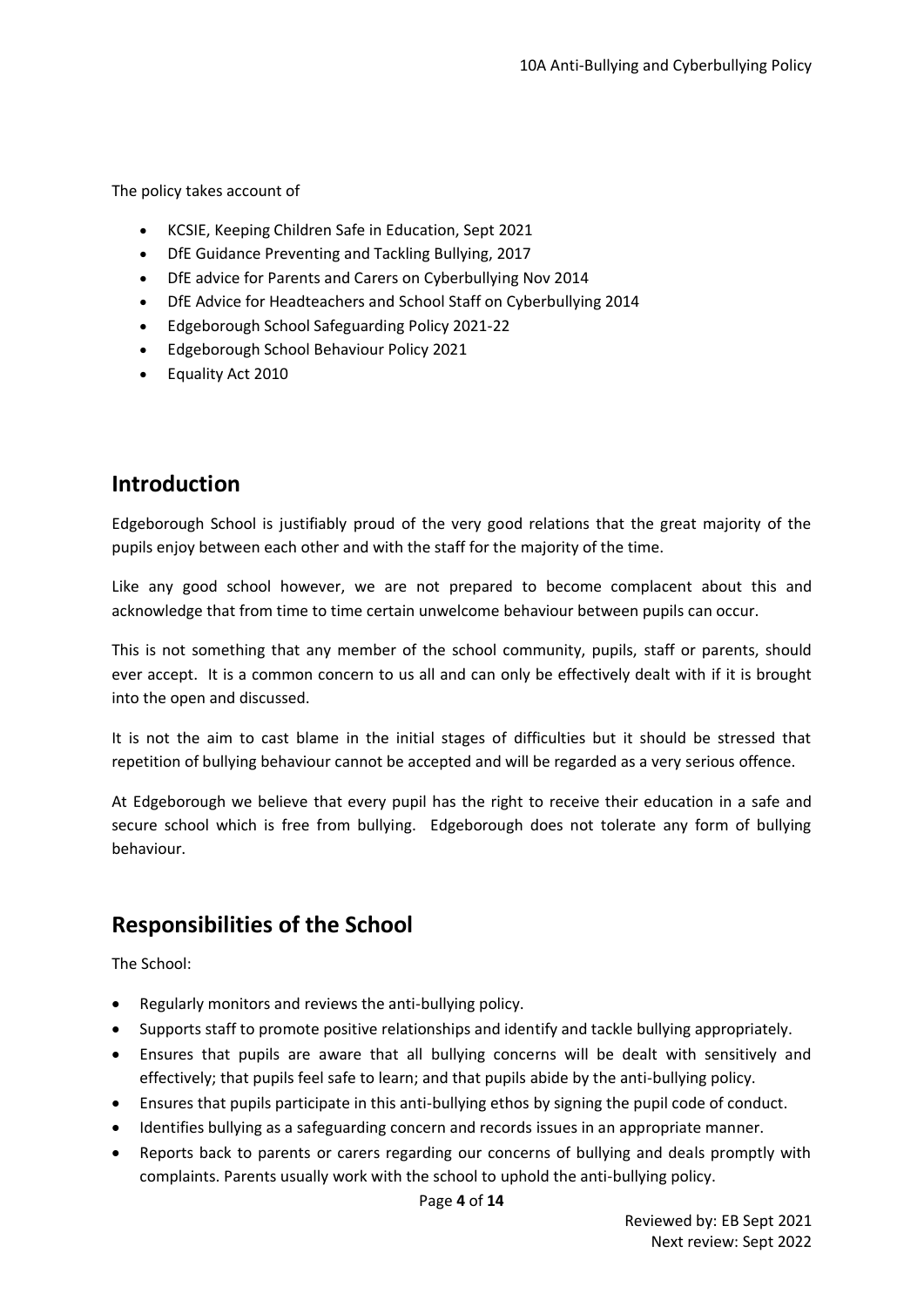• Seeks to learn from good anti-bullying practice elsewhere and utilises support from relevant organisations when appropriate

The term "staff" includes temporary, peripatetic, supply teaching staff and all support staff from all areas of the school including administration and medical, catering, grounds and gardens, etc. Sports coaches, gap year students, drama teachers and volunteers also form part of this group.

## <span id="page-4-0"></span>**What is bullying?**

Bullying is behaviour by an individual or group, repeated over time, that intentionally hurts another individual or group physically and/or emotionally. Bullying can take many forms (for instance, cyberbullying via text messages or the internet), and is often motivated by prejudice against particular groups, for example on grounds of race, religion, gender, sexual orientation, or because a child is adopted or has caring responsibilities. It might be motivated by actual differences between children, or perceived differences. Stopping violence and ensuring immediate physical safety is obviously a school's first priority but emotional bullying can be more damaging than physical; Edgeborough wants to eliminate unlawful discrimination, harassment, victimisation and any other conduct outlined by the Equality Act - teachers and schools have to make their own judgements about each specific case. Staff are requested to involve the Safeguarding Team for any incident of suspected bullying.

Many experts say that bullying involves an imbalance of power between the perpetrator and the victim. This could involve perpetrators of bullying having control over the relationship which makes it difficult for those they bully to defend themselves. The imbalance of power can manifest itself in several ways, it may be physical, psychological (knowing what upsets someone), derive from an intellectual imbalance, or by having access to the support of a group, or the capacity to socially isolate. It can result in the intimidation of a person or persons through the threat of violence or by isolating them either physically or online.

Bullying is neither an inevitable part of school life nor a necessary part of growing up, and it rarely sorts itself out. Some aspects of bullying such as harassment, threatening behaviour and causing physical harm may be dealt with by the law enforcement authorities as well as by the school

Bullying can occur through several types of anti-social behaviour. It can be;

- A child can be physically punched, kicked, hit, spat at, etc…
- Verbal abuse can take the form of name calling
- Bullying related to race, religion or culture
- Bullying related to special educational needs
- Bullying related to appearance or health conditions or disability
- Bullying related to sexual orientation, gender or homophobia
- Bullying related to home circumstances or because a child is adopted or a carer
- Sexist or sexual bullying
- Cyber bullying (social websites, mobile devices, text messaging, photographs and email).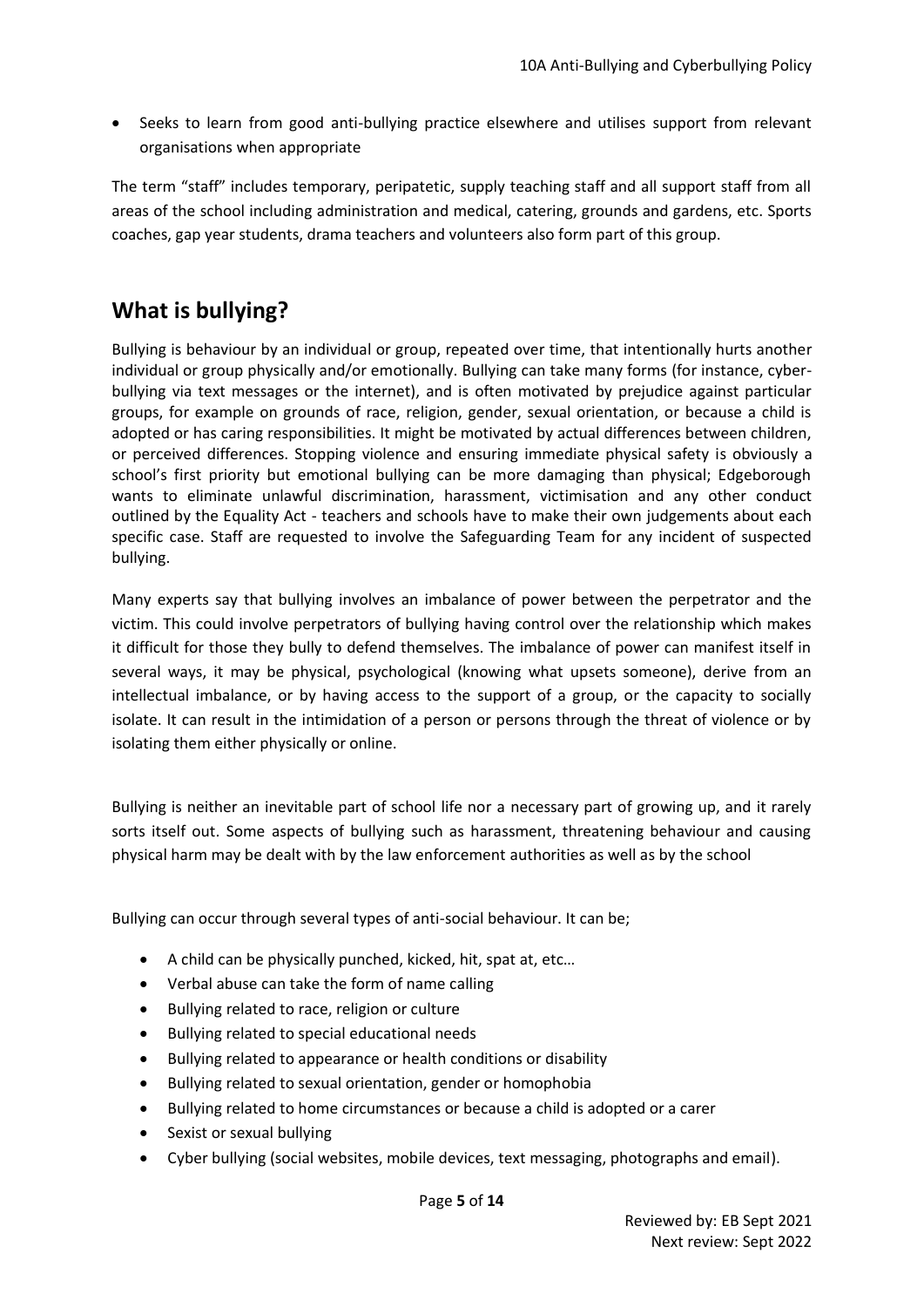- A child can be bullied by being excluded from the discussions/activities, with those they believe to be their friends.
- Pupils may have their property damaged or stolen. Physical threats may be used by the bully in order that the pupil hands over property to them.

### <span id="page-5-0"></span>**Accountability**

It should be noted that the school may be prepared to act on, by supporting and sanctioning as relevant, actions of bullying which took place outside the school environment and outside school hours. Should persistent bullying or a single incident of a serious nature occur, the school would inform outside agencies including the police.

Staff are made constantly aware of this threat and through observation of patterns of behaviour can identify bullying in any form. Pupils may communicate incidents of bullying to staff, as well as parents and the wider school community. In normal circumstances the first port of call for a child or a parent who had a concern would be the form teacher. Regardless of the perceived level of threat any of the incidents listed in the bullet points above (p5) would be communicated by the form teacher to the Designated Safeguarding Lead (DSL) who is Ellie Buckey. If she is unavailable staff can speak to one of the Deputy DSLs (DDSL), Jayne Symons, Gill Iffland or Duncan Yates. Jane Davies is the School External Listener and her phone number is made available to the pupils should they wish to contact her. The Head will be kept informed by staff, the DSL or DDSL of the progress of any cases of bullying. Records are kept by the DSL and any patterns are monitored by staff members at Staff Meetings (using the pastoral tracking system) and may also be recorded on iSAMS.

## **Why is an anti – bullying policy necessary?**

- The School believes that its pupils have the right to learn in a supportive, caring and safe environment without the fear of being bullied.
- All institutions, both large and small, contain some numbers of pupils with the potential for bullying behaviour. If a school is well disciplined and organised, it can minimise the occurrence of bullying.
- It is important therefore that the School has a clear and written policy to promote this belief, where both pupils and parents/guardians are fully aware that any bullying complaints will be dealt with firmly, fairly and promptly.
- To encourage pupils to speak out if they think they are being bullied.
- To make it clear to parents and pupils that bullying is taken seriously and that the sanctions for severe or persistent bullying will be significant and can include exclusion on either a temporary or permanent basis.

## <span id="page-5-1"></span>**Signs of Bullying**

Changes in behaviour that may indicate a child is being bullied include:

- Unwillingness to return to school
- Displays of excessive anxiety becoming withdrawn or quiet.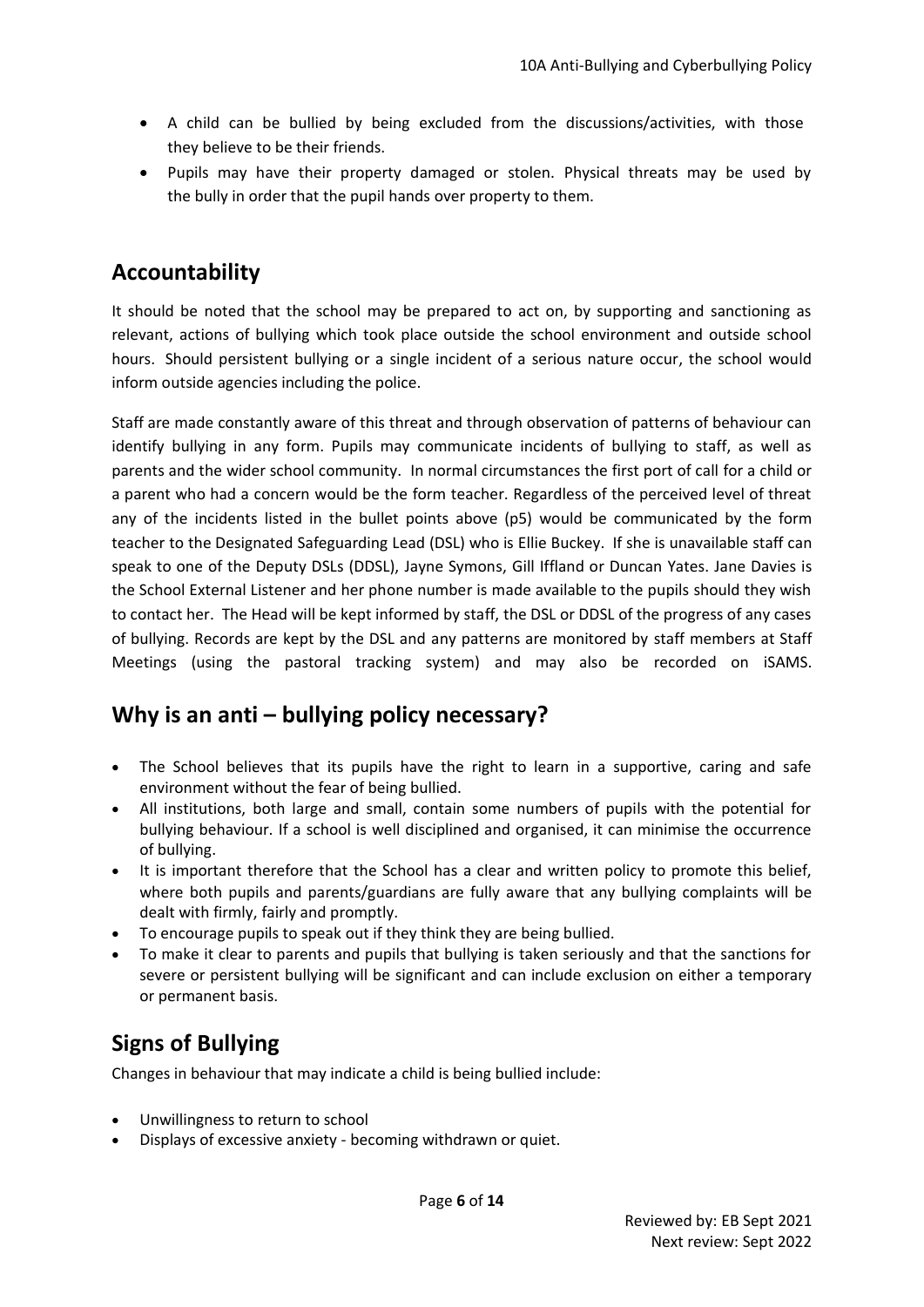- Failure to produce work / produce late work / produce poor quality work / produce work ruined by others
- Damage to or loss of personal property
- Reduced level of self-esteem / confidence
- Physical marks on body that she/he may be unwilling to explain
- Poor eye contact
- Dark conversation suicide / running away from home or school

### <span id="page-6-0"></span>**Procedures and record keeping**

Day to day issues can be supervised by the class teacher. Any issues which involve children across classes or across year groups should also be related to the Deputy Heads. There is no requirement to inform the External Listener - communications to her should be initiated by pupils. In addition the Acting Head (Rob Smith) must be informed and can be used to contact parents when the need arises.

- 1. Recording and review of incidents must occur to detect patterns where they exist.
- 2. Pupils are assured that someone will listen to their version of events.
- 3. Systems are in place to allow all staff to report concerns about pupils to the senior staff or pupil's form teacher.
- 4. Victims of bullying will be kept informed of action being taken.
- 5. The Deputy Head maintains a list of cases of severe bullying.
- 6. Proven bullying will be recorded as safeguarding concerns.

### <span id="page-6-1"></span>**School responsibilities**

*We will treat bullying as a serious offence and take every possible action to minimise it at Edgeborough School.*

- Organise the community in order to minimise opportunities for bullying e.g. provide effective supervision at problem times.
- Use any opportunity to discuss aspects of bullying and the appropriate way to behave towards each other e.g. Assemblies, the PHSE programme, form periods.
- Deal quickly, firmly and fairly with any complaints, involving parents where necessary.
- Review the School Policy and its degree of success.
- The School Staff will continue to have a firm but fair discipline structure. The rules should be few, simple and easy to understand. (See Behaviour Policy)
- Not use teaching materials or equipment which give a bad or negative view of any group because of their ethnic origin, sex, etc.
- Encourage pupils to discuss how they get on with other people and to form positive attitudes towards other people. This includes a review of what friendship really is.
- Encourage pupils to inform staff when they are or feel threatened and attacked.
- Promotion of the 'Edgeborough School's Values'.
- Raise awareness of staff through training e.g. Child Protection and Safeguarding training which takes place for all staff as they begin work at Edgeborough, with reviews at least annually thereafter and taking action to reduce the risk of bullying at times and in places where it is most likely. This will include discussion in staff meetings, staff duty provision in the playground and changing rooms, ongoing supervision of multi-media devices (use not permitted in school hours) and internet access.
- Staff, parents and pupils are involved in the processes of prevention and intervention.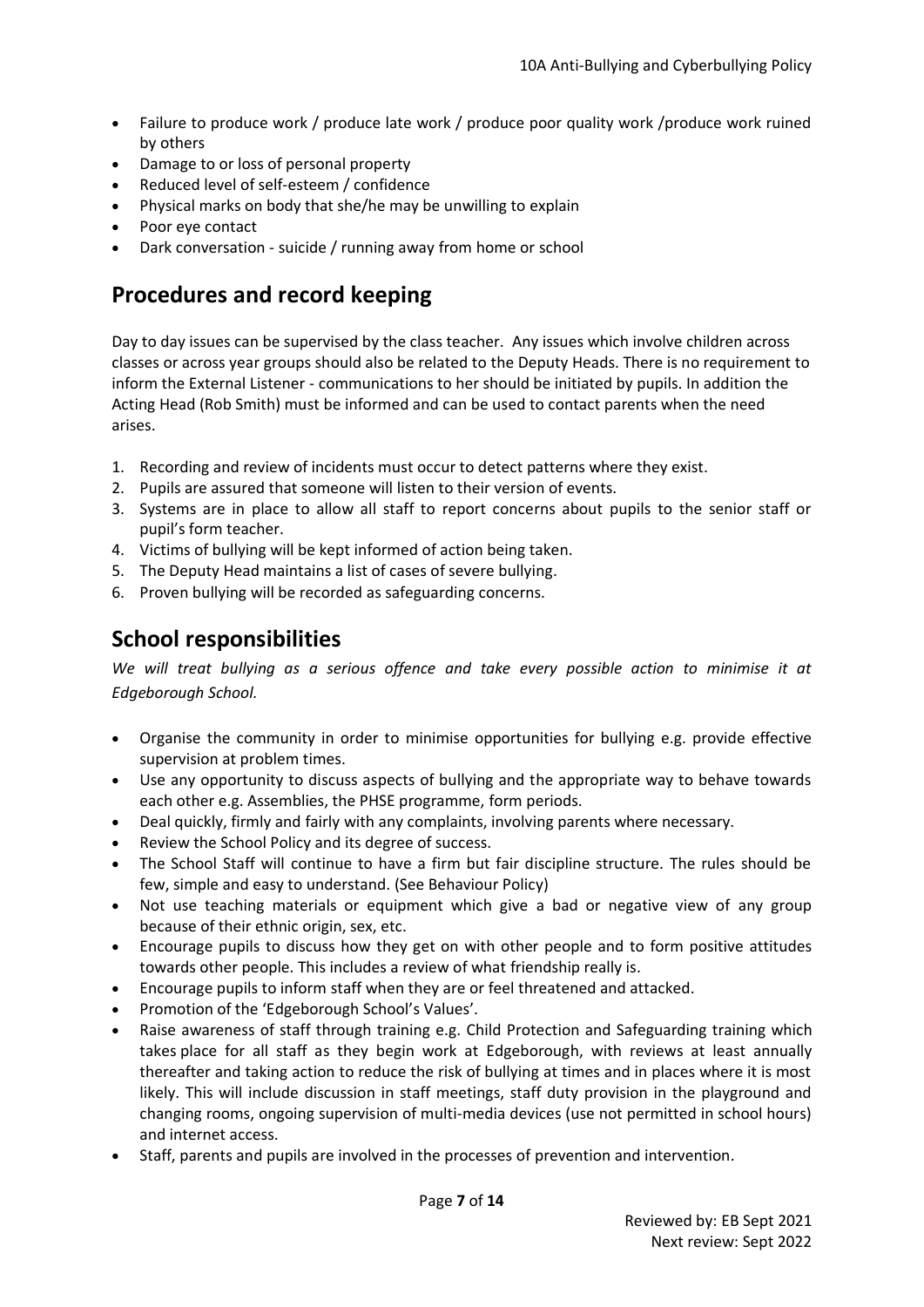- Support is provided for the victim (often dependent on the type of bullying) by a) the form teacher, b) the PSHE Co-ordinator or Listening Service, c) Deputy Head, d) Head.
- Support and guidance for the bully is dealt with by the Headm and Deputy Head in conjunction with the parents and the procedures outlined in the sanctions and rewards system in the Behaviour Policy of the school. Strong sanctions such as exclusion may be necessary in cases of severe and persistent bullying.
- Mr Tim Barette, Head of ICT, who enjoys a background in leading adult and children's internet safety courses, will lead a programme of staff awareness and information on internet safety.
- Staff are given regular updates about Online safety.

## <span id="page-7-0"></span>**Staff Responsibilities**

It is unrealistic to expect that action to manage incidents will not be necessary. Strategies need to be in place and known in order that a common policy is operating. Staff should follow the following guidelines.

- All incidents of a bullying nature should be recorded by staff and raised with appropriate members of staff (form teacher or senior staff and DSL) and subsequently at the weekly staff meeting.
- Incidents need to be resolved, not just smoothed over.
- Blame may not all be one sided and there may not be a need to establish a blame.
- It may be difficult to prove what really happened. Talk to many people.
- Levels of tolerance vary enormously from child to child.
- Removal of a child from the school (bully or bullied) may not always solve the problem.
- Adults are crucial to helping with these problems but the emphasis should also be to help pupils deal with bullying issues themselves.
- Both victim and alleged bully must be spoken to. Do not jump to conclusions.
- Counsel both sides. It may be necessary to point out that a child's behaviour can open them to bullying and they may be able to reduce the risk of becoming a target.
- Seek advice and inform senior staff of your investigation and action. Ensure that recording is meticulous.
- A meeting between the two sides may be appropriate.
- Peers may be useful in helping in the follow up but ensure the victim is happy with this approach.

# <span id="page-7-1"></span>**Preventing bullying**

The School will try to do as much as it can to prevent bullying from occurring in the first place this can be achieved by:

- Raising awareness of staff through training
- Taking action to reduce the risk of bullying at times and in places where it is most likely.
- Use of the School Pastoral Care System.
- Use of an External Independent School Listener, Jane Davies.
- Using educational elements such as PSHE and Circle time, assemblies, projects, drama, stories, literature, historical events, current affairs to ensure that pupils remain aware of the causes and consequences of bullying.
- All form rooms and teaching areas should have an anti-bullying notice.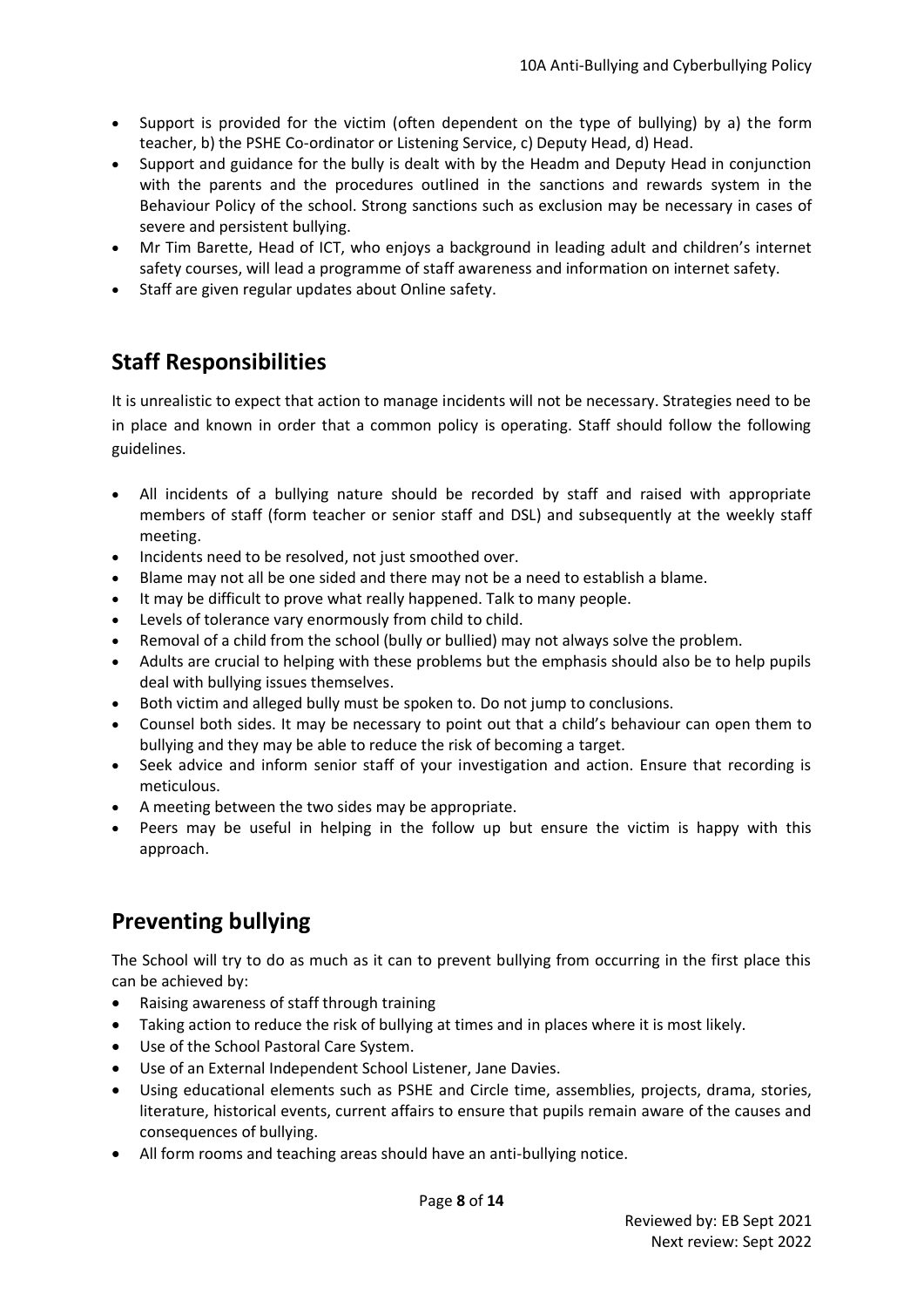It will be made clear through the school's anti-bullying and behaviour policies that sanctions for bullying may be severe up to and including temporary and permanent exclusion in cases of severe and persistent bullying.

#### **Special Anti-Bullying Provision for SEND Pupils**

Staff members are made aware that pupils with SEND may be more vulnerable when it comes to bullying. These pupils may be identified through the SEND Register. Pupils with SEND are discussed regularly at Weekly Staff meetings and all Anti-Bullying provisions within this policy apply.

#### **Help Organisations**

Changing Faces[: www.changingfaces.org.uk](http://www.changingfaces.org.uk/) Mencap: [www.mencap.org.uk](http://www.mencap.org.uk/) Anti-Bullying Alliance Cyberbullying and children and young people with SEN and disabilities: [www.cafamily.org.uk/media/750755/cyberbullying\\_and\\_send\\_-\\_module\\_final.pdf](http://www.cafamily.org.uk/media/750755/cyberbullying_and_send_-_module_final.pdf) DfE: SEND code of practice: [www.gov.uk/government/publications/send-code-of-practice-0](http://www.gov.uk/government/publications/send-code-of-practice-0-%20to-25)  $to-25$ 

### <span id="page-8-0"></span>**CYBER-BULLYING**

#### <span id="page-8-1"></span>**What is cyber-bullying and how is it different to other types of bullying?**

The rapid development of, and widespread access to, technology has provided a new medium for 'virtual' bullying, which can occur in or outside school. Cyber-bullying is a different form of bullying and can happen at all times of the day, with a potentially bigger audience, and more accessories as people forward on content at a click.

The wider search powers included in the Education Act 2011 give teachers stronger powers to tackle cyber-bullying by providing a specific power to search for and, if necessary, delete inappropriate images (or files) on electronic devices, including mobile phones.

Edgeborough recognises that sexting or the sending of consensual or non-consensual nudes/seminudes (the sending of messages with a sexual theme) can occur through cyber-bullying. Sexting is unacceptable and the consequences for the sender of such messages can be severe and include temporary and permanent exclusion.

Cyber bullying can take many different forms and it is important to understand the benefits of using technology in schools while also highlighting the potential for misuse. These are illustrated in the table below:

|                      | <b>Great for</b>                                                                                                                              | <b>Examples of mis-use</b>                                                                                                                                               |
|----------------------|-----------------------------------------------------------------------------------------------------------------------------------------------|--------------------------------------------------------------------------------------------------------------------------------------------------------------------------|
| <b>Mobile Phones</b> | Keeping in touch by voice or text,<br>taking and sending pictures and<br>film, listening to music, playing<br>games, going online and sending | Sending nasty calls or text messages,<br>including threats, intimidation, harassment.<br>Taking and sharing humiliating images.<br>(Sharing consensual or non-consensual |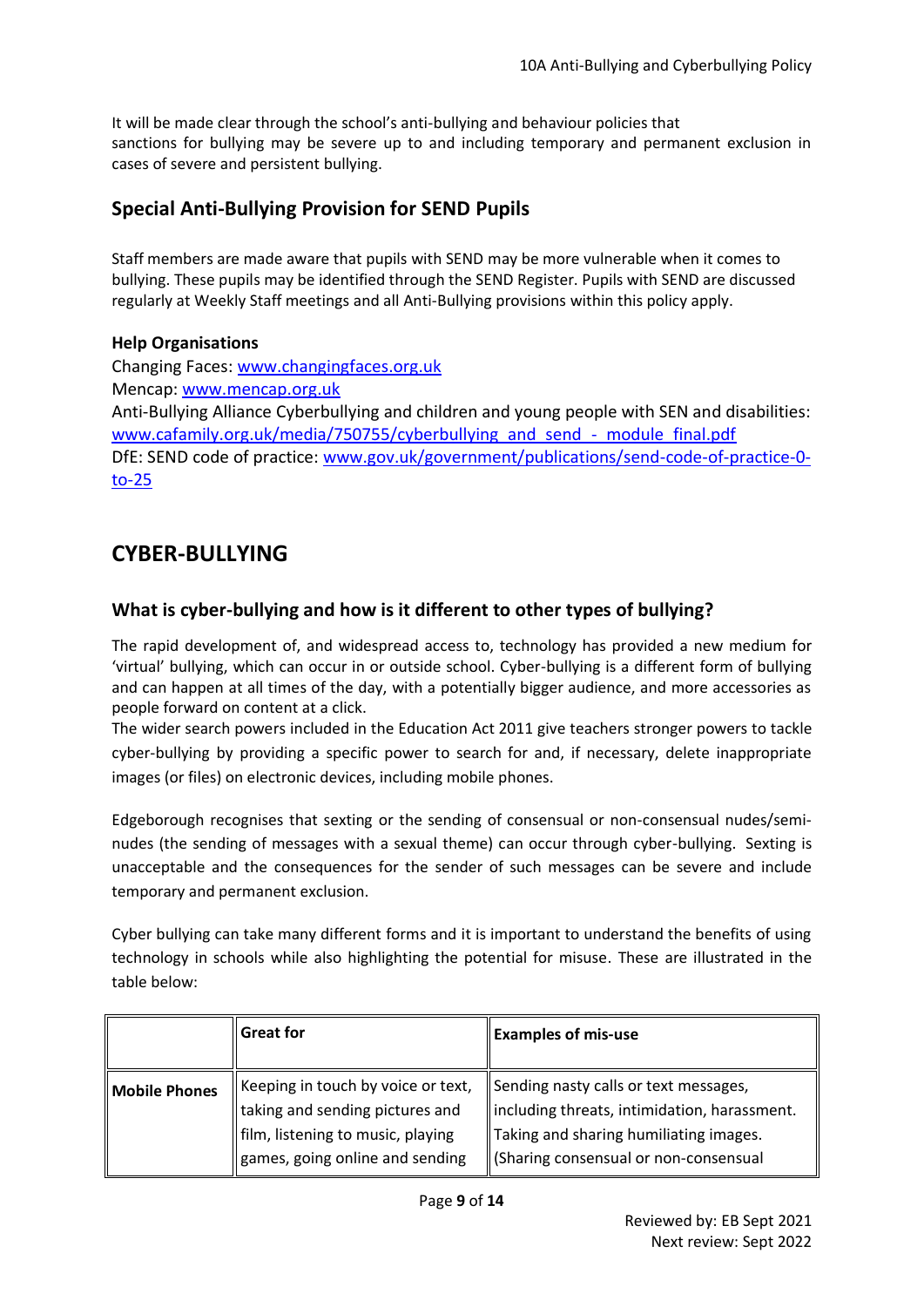|                                                    | emails. Useful in emergency<br>situations and for allowing<br>children a greater sense of<br>independence.                                                                                                                              | nudes/semi-nudes.) Videoing other people<br>being harassed and sending these to other<br>phones or internet sites.                                                                                                                                                                                                                                              |
|----------------------------------------------------|-----------------------------------------------------------------------------------------------------------------------------------------------------------------------------------------------------------------------------------------|-----------------------------------------------------------------------------------------------------------------------------------------------------------------------------------------------------------------------------------------------------------------------------------------------------------------------------------------------------------------|
| Instant<br><b>Messaging</b>                        | Text or voice chatting with friends<br>online. A quick and effective way<br>of keeping in touch even while<br>working on other things.                                                                                                  | Sending nasty messages or content. Using<br>someone else's account to forward rude or<br>mean messages via their contact list. Sharing<br>consensual or non-consensual nudes/semi-<br>nudes.                                                                                                                                                                    |
| <b>Chat rooms</b>                                  | Groups of people around the<br>world can text or voice chat live<br>about common interests. For<br>young people, this can be as easy<br>way to meet new people and<br>explore issues which they are too<br>shy to talk about in person. | Sending nasty or threatening anonymous<br>messages. Groups of people deciding to pick<br>on or ignore individuals. Making friends<br>under false pretences - people pretending to<br>be someone they're not in order to get<br>personal information that they can misuse in<br>a range of ways - e.g. by spreading secrets or<br>blackmailing.                  |
| eMail                                              | Sending electronic letters, pictures<br>and other files quickly and cheaply<br>anywhere in the world.                                                                                                                                   | Sending nasty or threatening messages.<br>Forwarding unsuitable content including<br>images and video clips, or sending computer<br>viruses. Accessing someone else's<br>accounting, e.g. to forward personal emails<br>or delete emails. Sexting/ Sharing consensual<br>or non-consensual nudes/semi-nudes.                                                    |
| <b>Web Cams</b>                                    | Taking pictures or recording<br>messages. Being able to see and<br>talk to someone live on your<br>computer screen. Bringing far-off<br>places to life or video<br>conferencing.                                                        | Making and sending inappropriate content.<br>Persuading or threatening young people to<br>act in inappropriate ways. Using<br>inappropriate recordings to manipulate<br>young people.                                                                                                                                                                           |
| <b>Social</b><br><b>Networking</b><br><b>Sites</b> | Socialising with your friends and<br>making new ones within online<br>communities. Allowing young<br>people to be creative online, even<br>publishing online music.<br>Personalising homepages and<br>profiles, creating and uploading  | Posting nasty comments, humiliating<br>images/video. Accessing another person's<br>account details and sending unpleasant<br>messages, deleting information or making<br>private information public. Groups of people<br>picking on individuals by excluding them.<br>Creating fake profiles to pretend to be<br>someone else, e.g. to bully, harass or get the |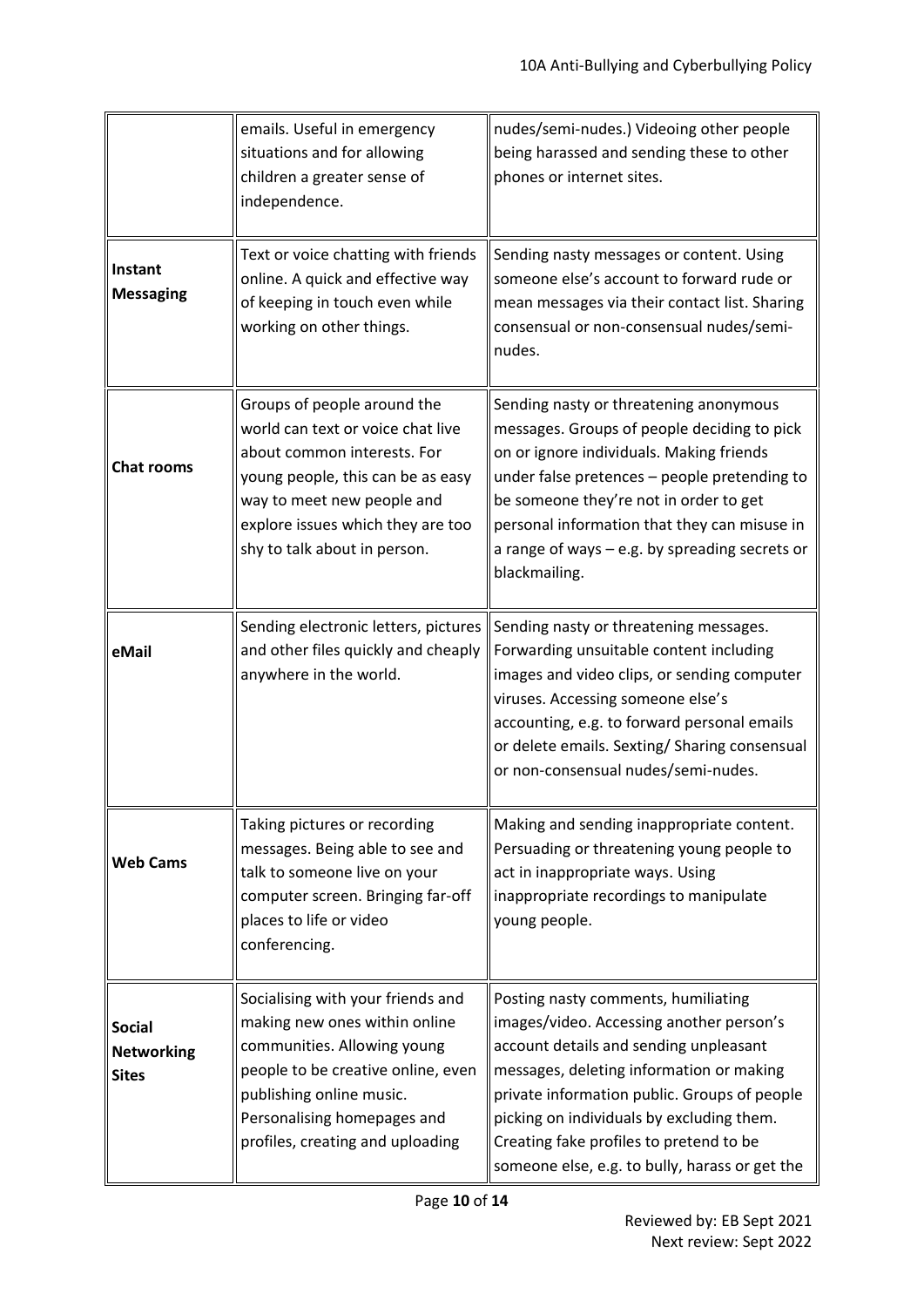|                                                                     | content.                                                                                                                                                                                                                                                                   | person into trouble.                                                                                                                                                                                                                  |
|---------------------------------------------------------------------|----------------------------------------------------------------------------------------------------------------------------------------------------------------------------------------------------------------------------------------------------------------------------|---------------------------------------------------------------------------------------------------------------------------------------------------------------------------------------------------------------------------------------|
| Hosting<br><b>Video</b><br><b>Sites</b>                             | Accessing useful educational,<br>entertaining and original creative<br>video content and uploading your<br>own.                                                                                                                                                            | Posting embarrassing, humiliating film of<br>someone.                                                                                                                                                                                 |
| <b>Virtual Learning</b><br><b>Environments</b>                      | School sites, usually available from<br>home and school, set up for<br>tracking and recording student<br>assignments, tests and activities,<br>with message boards, chat and IM.                                                                                           | Posting inappropriate messages or images.<br>Hacking into someone else's account to post<br>inappropriate comments or delete<br>schoolwork.                                                                                           |
| Gaming<br>sites,<br><b>Consoles</b><br>and<br><b>Virtual Worlds</b> | Live text or voice chat during<br>online gaming between players<br>across the world, or on handheld<br>consoles with people in the same<br>local area.<br>Virtual worlds let users design<br>their own avatars - a figure that<br>represents them in the virtual<br>world. | Name-calling, making abusive / derogatory<br>remarks. Players may pick on weaker or less<br>experienced users, repeatedly killing their<br>characters.<br>Forwarding unwanted messages to other<br>devices in the immediate vicinity. |

- Cyber-bullying can take place 24/7. Incidents can take place in the victim's own home, intruding into spaces that have previously been regarded as safe and private.
- The audience can be very large and reached rapidly. The difficulty in controlling electronically circulated messages means the scale and scope of cyber-bullying can be greater than for other forms of bullying. Electronically-forwarded content is hard to control, and the worry of content resurfacing can make it difficult for the person being bullied to move on.
- The profile of the person being bullied and bully may not rely on traditional power imbalances — a cyber-bully may not be older, or physically stronger, or hold a position of greater authority than their victim.
- Unlike other forms of bullying, the target of the bullying will have evidence of its occurrence. The bully will leave a 'digital footprint' that can potentially be used as evidence against them.
- In some cases, incidents of cyber-bullying may be unintentional. The person responsible may not realise that remarks are publicly accessible and persistent, or understand the amplified effect that technologies produce. They may not be fully aware of the potential seriousness or impact of their actions. Therefore prevention activities are key to ensuring the wholeschool community clearly understands the serious consequences of cyber-bullying, including sanctions.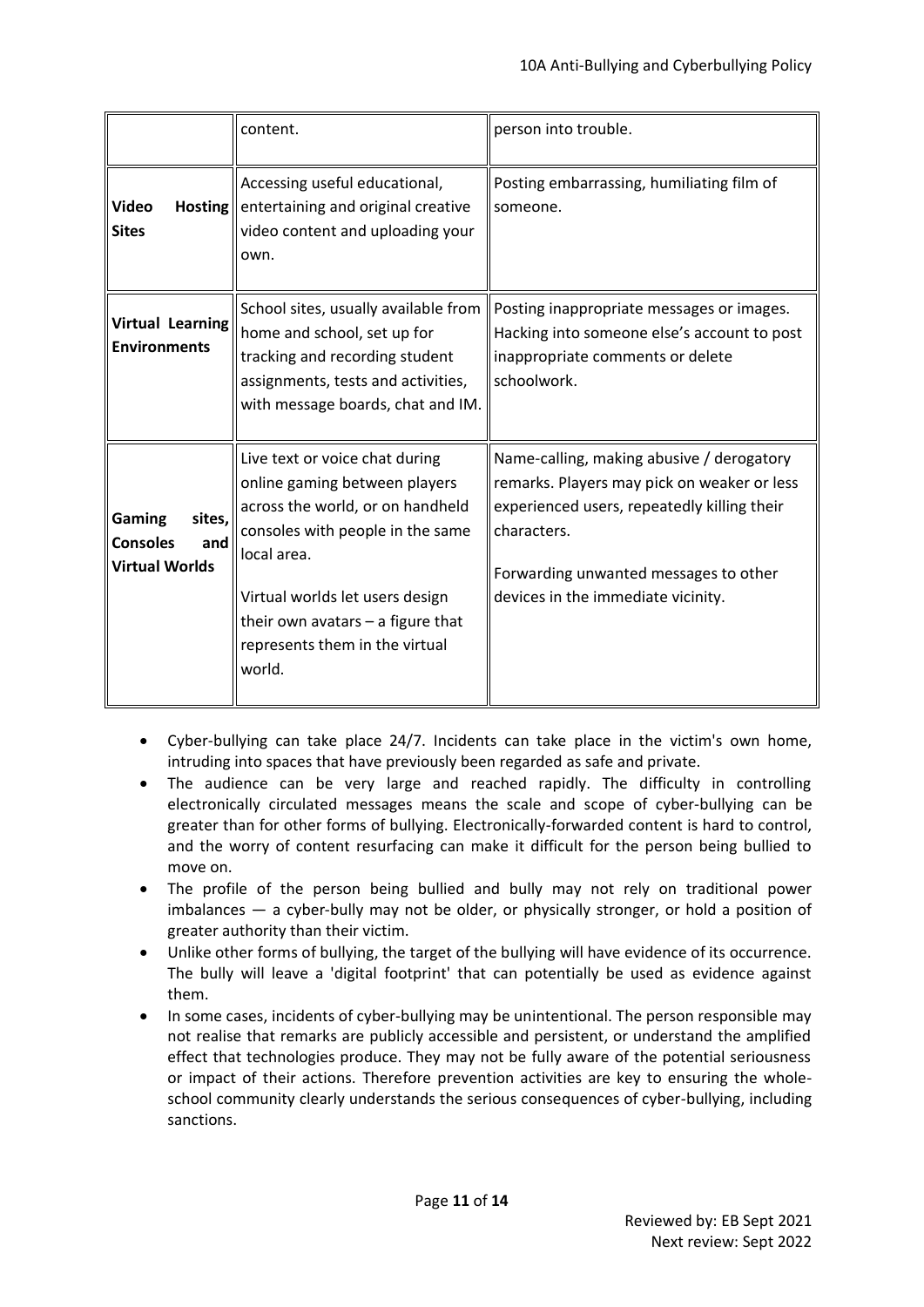#### <span id="page-11-0"></span>**CYBERBULLYING – PREVENTATIVE MEASURES**

In addition to the preventative measures described above:

- Pupils are not permitted to retain Mobile phones or other devices at school. They must be handed to a teacher / the school office for safe keeping during the day. Pupils are reminded of this frequently and the message is clear in the Notes for Parents.
- Edgeborough expects all pupils to adhere to its charter for the safe use of the internet. The acceptable use policy is signed by all members of the Edgeborough Community including Staff.
- Certain sites are blocked by our filtering system and our IT Department monitors Pupils' and Teachers' use.
- The School may impose sanctions for the misuse, or attempted misuse of the internet. These sanctions may include exclusion on a temporary or permanent basis.
- The Prep school issues pupils in Years 3-8 with their own personal school email address. [Access to other personal email sites' is not allowed inside school].
- Offers guidance on the safe use of social networking sites and cyber-bullying in PSHE lessons which covers blocking, removing contacts from 'buddy lists' and sharing personal data.
- Offers guidance on keeping names, addresses, passwords, mobile phone numbers and other personal details safe.

#### <span id="page-11-1"></span>**Responding to cyber-bullying**

*If a bullying incident directed at a child occurs using email or mobile phone technology either inside or outside of school time.* 

- Give reassurance that the person has done the right thing by telling someone.
- Advise on next steps:
- Make sure the person knows not to retaliate or to return the message.
- Refer to relevant policies and appropriate sanctions
- Secure and preserve any evidence, such as a screen shot
- Check the person knows simple ways to prevent it from happening again. e.g. by changing contact details, blocking contacts or leaving a chatroom.
- Inform the sender's e-mail service provider
- Notify parents of the children involved
- Consider informing the police depending on the severity or repetitious nature of the offence

*If malicious or threatening comments are posted on an Internet site about a pupil or member of staff or associates of the school* 

- Inform and request the comments be removed if the site is administered externally
- Secure and preserve any evidence
- Endeavour to trace the origin and inform police as appropriate
- Any attempt to use ICT on which to put messages or images which are damaging the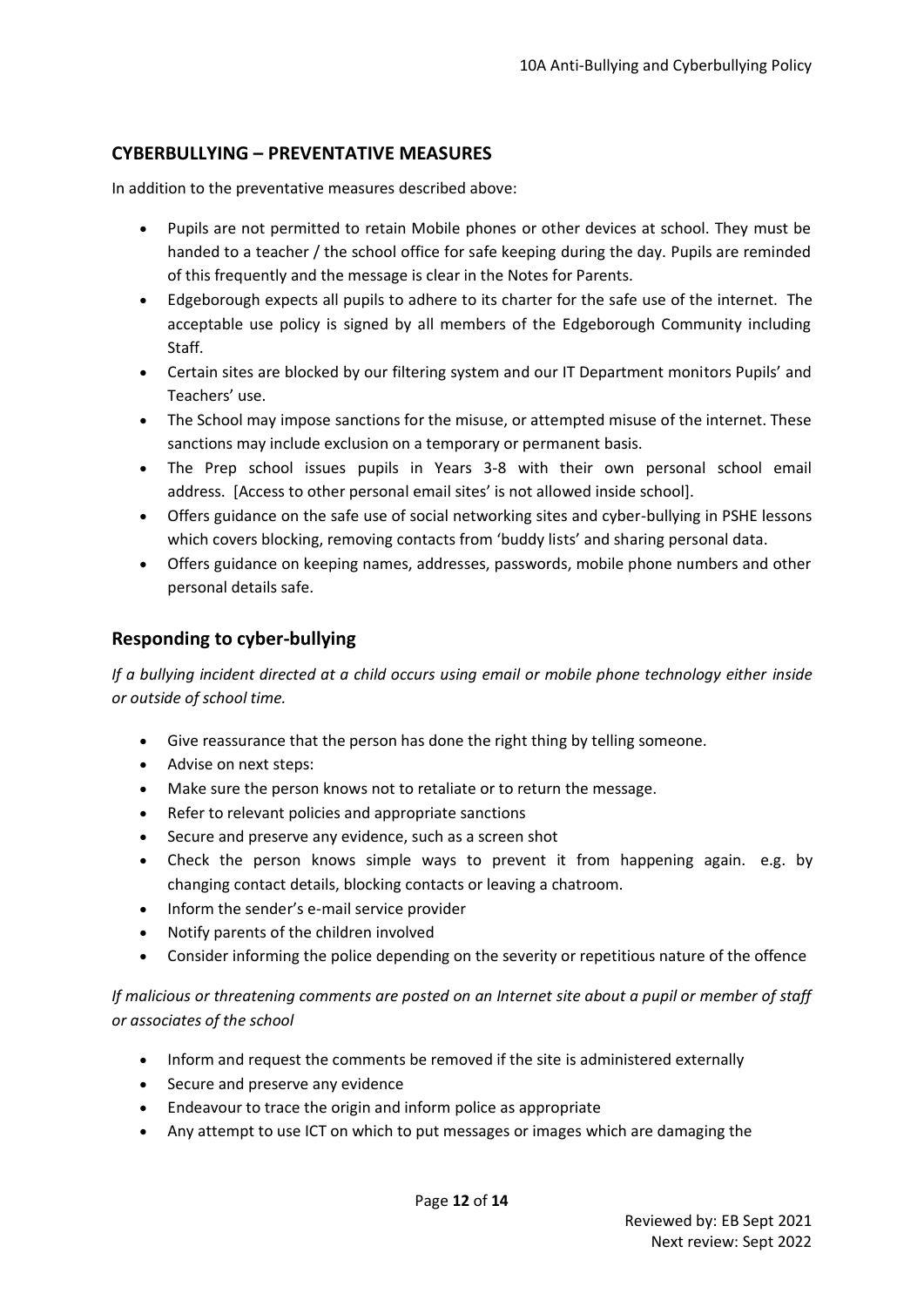individual pupils, teachers, members of staff and associates of the school or which damage the reputation of the school in any way will be treated very seriously and exclusion, whether temporary or permanent is the likely consequence.

• *Under the terms of the Education Act (Nov 2011) the school has the right to search all electronic data of a pupil suspected of cyber-bullying. This includes a pupil's personal property such as mobile phone and any other devices which hold electronic data.*

#### **Legal Implications:**

Cyber-bullying is generally criminal in character. The law applies to cyberspace.

- It is unlawful to disseminate defamatory information in any media including internet sites
- Section 127 of the Communications Act 2003 makes it an offence to send, by public means on public electronic communications network, a message or other matter that is grossly offensive or one of an indecent, obscene or menacing character.
- The Protection from Harassment Act 1997 makes it an offence to knowingly pursue any course of conduct amounting to harassment.

#### **If you are being bullied on line:**

- You should never respond or retaliate to cyberbullying incidents. You should report incidents appropriately and seek support from your line manager or a senior member of staff.
- Save evidence of the abuse; take screen prints of messages or web pages and record the time and date.
- Where the perpetrator is known to be a current pupil or colleague, the majority of cases can be dealt with most effectively through the school's own mediation and disciplinary procedures.
- Where the perpetrator is known to be an adult, in nearly all cases, the first action should be for a senior staff member to invite the person to a meeting to address their concerns, and if they have a reasonable complaint, to make sure they know how to raise this appropriately. They can request that the person removes the offending comments.
- If they refuse, it should be an organisational decision what to do next either the school or you could report the matter to the social networking site if it breaches their terms, or seek guidance from the local authority, legal advisers or support from other agencies for example, The UK Safer Internet Centre.
- If the comments are threatening or abusive, sexist, of a sexual nature (what is known as 'sexting') or constitute a hate crime, you or a representative from the school may consider contacting the local authority.